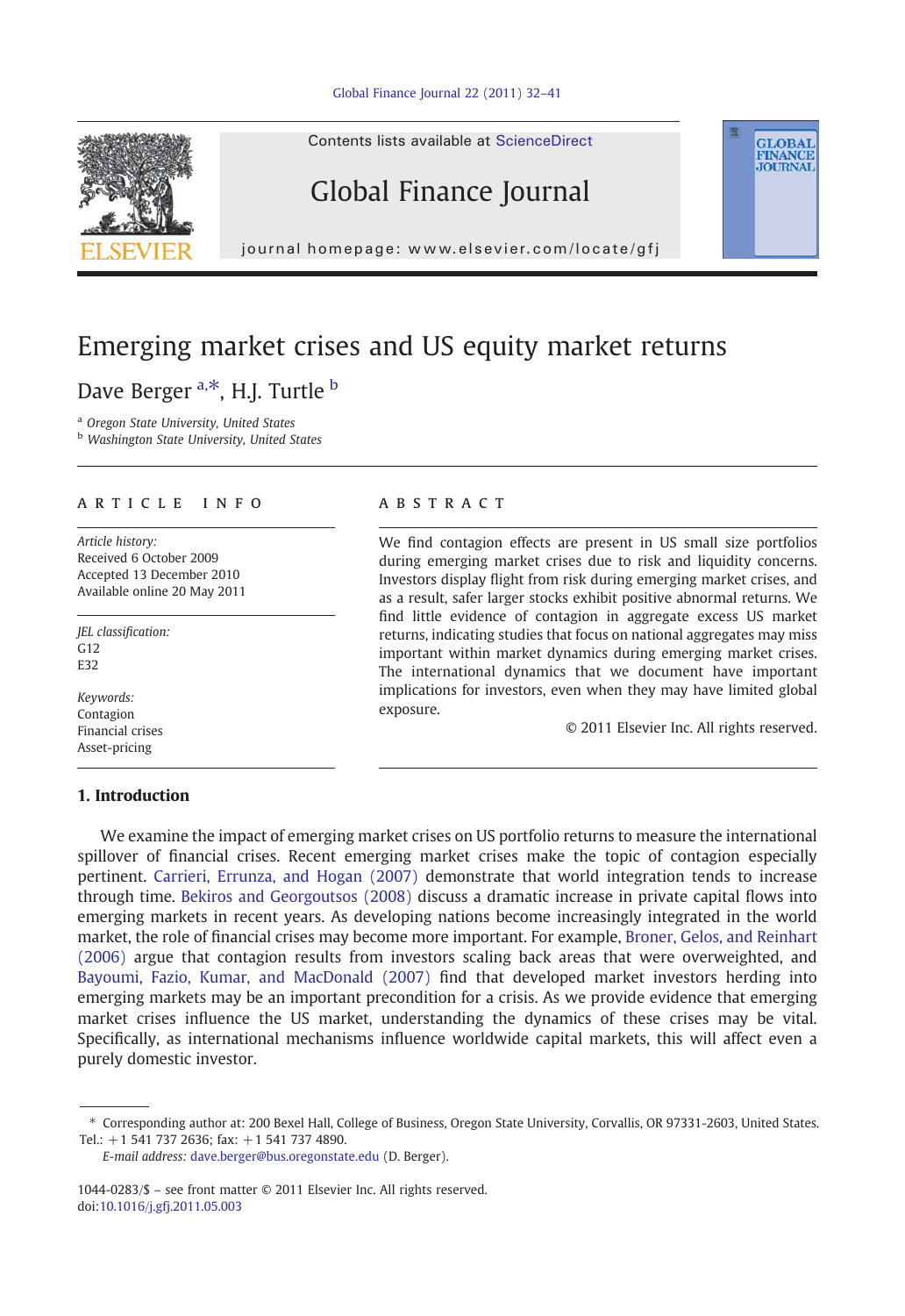Models and explanations for contagion often focus on portfolio rebalancing in response to financial shocks, illustrating how fundamental shocks within one market may spread globally (cf. [Kodres and](#page--1-0) [Pritsker \(2002\)\)](#page--1-0). Existing research tends to focus on measuring the impact of a financial crisis in one country on national aggregates across the globe. However, in addition to predicting the transmission of shocks across the globe, when applied to a single market, many models also predict a response within domestic portfolios following an international shock. Our innovation is to focus on portfolios within the US market following international shocks. At an aggregate US market level of analysis, we find no impact due to emerging market shocks. However, when we disaggregate the US market, we find interesting dynamics across US portfolios related to both risk and liquidity.

Our focus on portfolios within the US market allows for a relatively clean test of contagion, relative to many existing studies. Researchers typically define contagion as an increase in the relation across assets during crises (cf. [Forbes and Rigobon \(2002\)](#page--1-0)). Therefore, studies must disentangle fundamental shocks from pure contagion effects, and by construction, both contagion effects and fundamental valuation shifts tend to co-exist. For example, [Yang and Bessler \(2008\)](#page--1-0) point out that analyzing contagion within a region, such as Latin America during the Argentine crisis, may be difficult, as all Latin American countries may share similar fundamentals or risk exposures with Argentina, the country of origin. Our study within the US market mitigates this concern. Finding contagion for some portfolios, flight to quality for others, and no effect at the aggregate market level, suggests our results are due to emerging market events, rather than weakened fundamentals across all securities. $1$ 

We examine US equity returns conditional on emerging market crises and define contagion as abnormal negative returns after controlling for developed market factors. In a similar fashion, flight to quality refers to abnormally strong performance during international crises, after controlling for systematic sources of risk. Our results support the flight from risk hypothesis. Namely, we find contagion within our riskier US portfolios during emerging market crises, as well as positive return shocks to the safer portfolios. This indicates that investors may optimally rebalance the risk exposure of their entire portfolio in response to a shock within one specific market.<sup>2</sup> Our results document important contagion dynamics missed by analyses of aggregate national markets.

#### 2. Hypothesis development

A large body of literature discusses mechanisms by which a crisis can spread across assets. Further, many models describe how a shock can transmit across markets without underlying fundamental risk factors in common. Empirically, existing research estimates the propagation of shocks across national markets, comparing relations across crisis and calm periods. We argue that the models and explanations for contagion imply varying effects across portfolios within one country in response to a shock elsewhere. Thus, rather than test for contagion spreading from one country to multiple other countries during a specific crisis, we test for contagion effects across multiple US portfolios in response to many emerging market events. After reviewing the relevant models for contagion, we develop contagion related hypotheses for disaggregated domestic portfolios in response to emerging market shocks.

Explanations and models for financial contagion often focus on portfolio rebalancing strategies related to risk and liquidity. [Kodres and Pritsker \(2002\)](#page--1-0) model contagion via investors optimally rebalancing their exposure to multiple risk factors and consequently transmitting shocks across markets. They also discuss that investors may choose to sell their most liquid assets in response to a liquidity shock stemming from a crisis, regardless of the origin of the shock. [Schinasi and Smith \(2000\)](#page--1-0) describe contagion based on portfolio management rules, suggesting that a shock causes leveraged investors to scale back their positions in all risky assets, and [Fazio \(2007\)](#page--1-0) argues that flight from risk behavior could transmit shocks across markets.

 $1$  Our hypotheses consider the impact of emerging market shocks on the US market. We assume that each crisis originates within the identified emerging market country. Further, each crisis centers around a currency event within the identified country. This interpretation is consistent with the findings of [Conover, Jensen, and Johnson \(2002\)](#page--1-0) who find high integration between monetary policy in developed markets, but weaker correlations between emerging and developed markets. Nonetheless, we cannot rule out the 'monsoon' hypothesis, in which changes in US fundamentals simultaneously impact US portfolios as well as emerging markets. We thank an anonymous referee for making this point.

<sup>2</sup> Unfortunately, we cannot offer guidance on whether the primary adjustment mechanism in the US equity market relates to international or domestic US investors. We acknowledge an anonymous referee for this question.